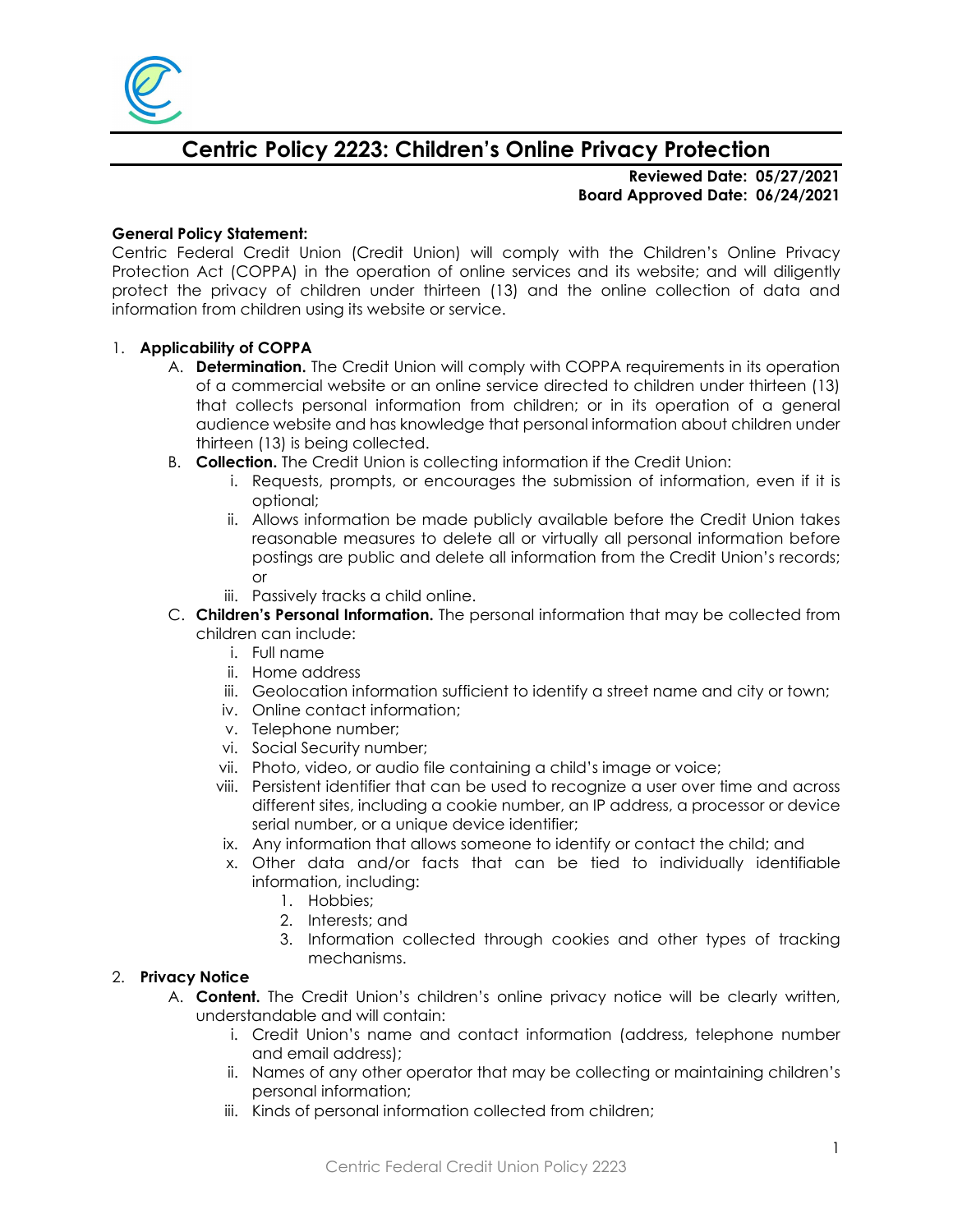

- iv. How information is collected from children;
	- 1. If the information is collected directly from the child; and/or
	- 2. If the information is collected passively through cookies.
- v. How the Credit Union uses the child's personal information it has collected, including the use of audio files and how they are appropriately deleted;
- vi. The parent/guardian's option to agree to the collected and use of their child's information.
- vii. If the information collected from children is disclosed to a third party; and if so: the kinds of business the third party is engaged in; the purpose for collecting the information and how it will be used; and a statement on the third party's agreement to maintain the confidentiality and security of the information.
- viii. The parent/guardian's right to opt-out of sharing the child's information with third parties;
- ix. That the Credit Union will not require children to disclose more information than is reasonably necessary to participate in the Credit Union's website or online service as a condition of participation; and
- x. The parent/guardian's right to review the child's personal information, ask to have it deleted, and refuse to allow any further collection or use of the child's information.
- B. **Placement.** The Credit Union will post a link to the Children's Online Privacy Notice on the home page of its website or online service and at each area where it collects information from children. The link will be clear and prominent.

# 3. **Verifiable Parental Consent.**

- A. **Consent Requirement.** Before collecting, using or disclosing personal information from a child, the Credit Union will obtain verifiable parent/guardian consent from the child's parent/guardian. The Credit Union will make sure reasonable efforts (taking into consideration available technology) to ensure that before personal information is collected from a child, a parent/guardian of the child receives notice of the Credit Union's information practices and consents to those practices.
- B. **Third Party Consent.** The Credit Union will give parents/guardians the option to agree to the collection and use of the child's personal information without agreeing to the disclosure of that information to third parties. The Credit Union does not need to get parental/guardian consent to release information to others who use it solely to provide support for the internal operations of the Credit Union's website or service, including technical support.
- C. **Renewed Consent.** The Credit Union will send a new notice and request for consent to parents/guardians if there are material changes in the collection, use or disclosure practices to which the parent/guardian had previously agreed.
- D. **Exceptions.** Prior parent/guardian consent is not required when the Credit Union:
	- i. Collects a child's email address for the purpose of:
		- 1. Providing notice and seeking parent/guardian consent;
		- 2. Responding to a one-time request from a child and then promptly deleting it;
		- 3. Protecting the security or liability of the website or service; or to respond to law enforcement.
	- ii. Collects an audio file with a child's voice when:
		- 1. It is collected solely as replacement of written words, such as to perform a search or to fulfill a verbal instruction or request; and
		- 2. The recording is held only for a brief time and only for that purpose (no making any other use of the file before it is destroyed).